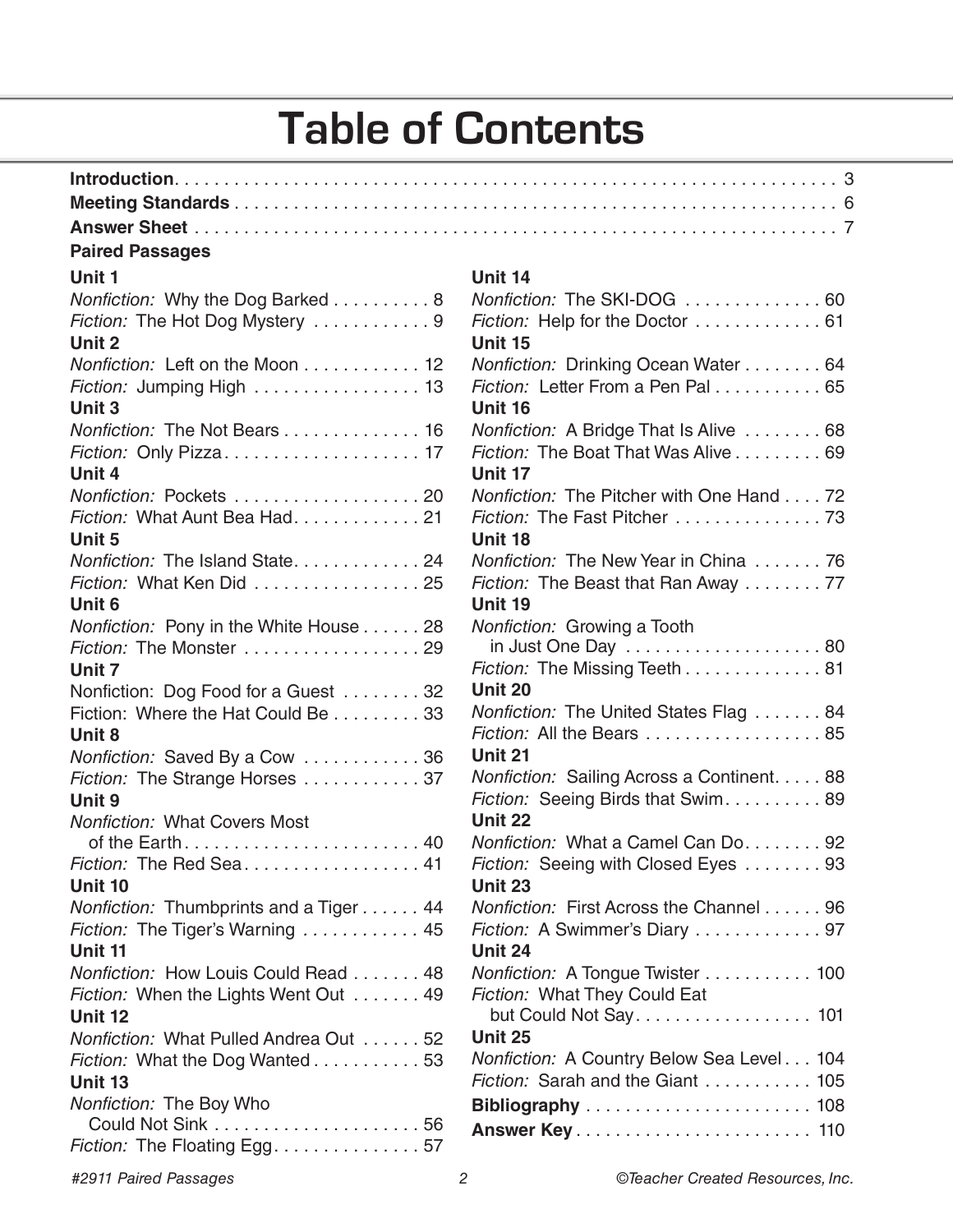# **A Bridge That Is Alive**



Deep in the jungle, ants are marching. The ants are army ants. The army ants are looking for food. The ants come to a place that they cannot cross. What can the ants do to get across?

Some of the ants link their legs together. They make a chain. The chain is strong. It stretches to the other side. The chain makes a bridge that is alive! It is a bridge made up of army ants!

Other ants walk across the chain. They cross to the other side. Then they continue to march. They keep on marching deep in the jungle.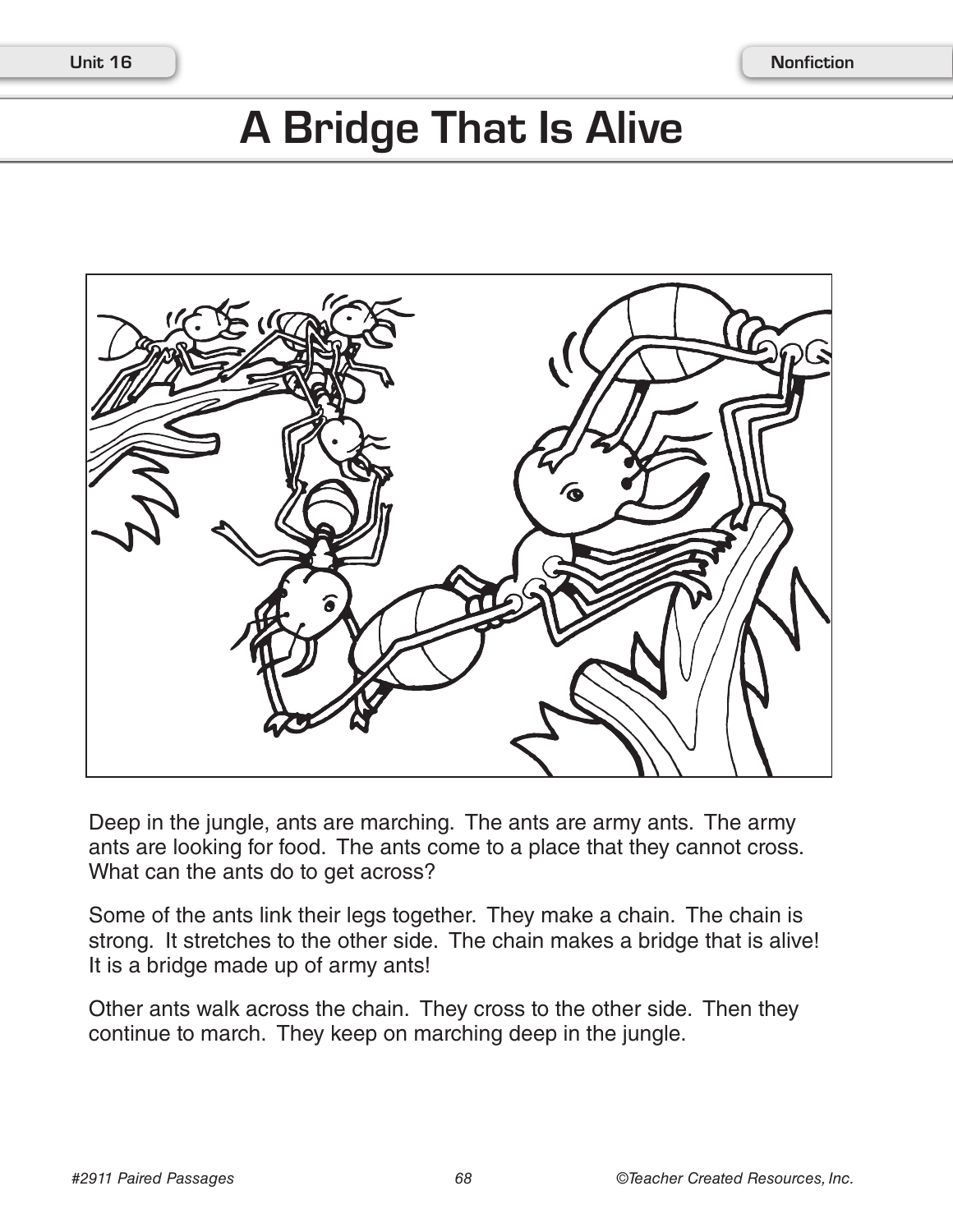## **A Boat That Was Alive**



Max visited the rainy jungle. The ground was flooded. Water was everywhere. Max saw something strange. It was floating in the water.

"Don't touch it!" cried Max's guide. "That floating thing is alive!"

Max was puzzled. What could the strange thing be?

The guide said, "It is a bunch of ants. The ants have joined together so they are like an 'ant boat.' As the 'boat' floats, it rolls over and over. The ants go in and out of the water. The 'boat' keeps them from drowning. They do not drown because they breathe when they roll out of the water."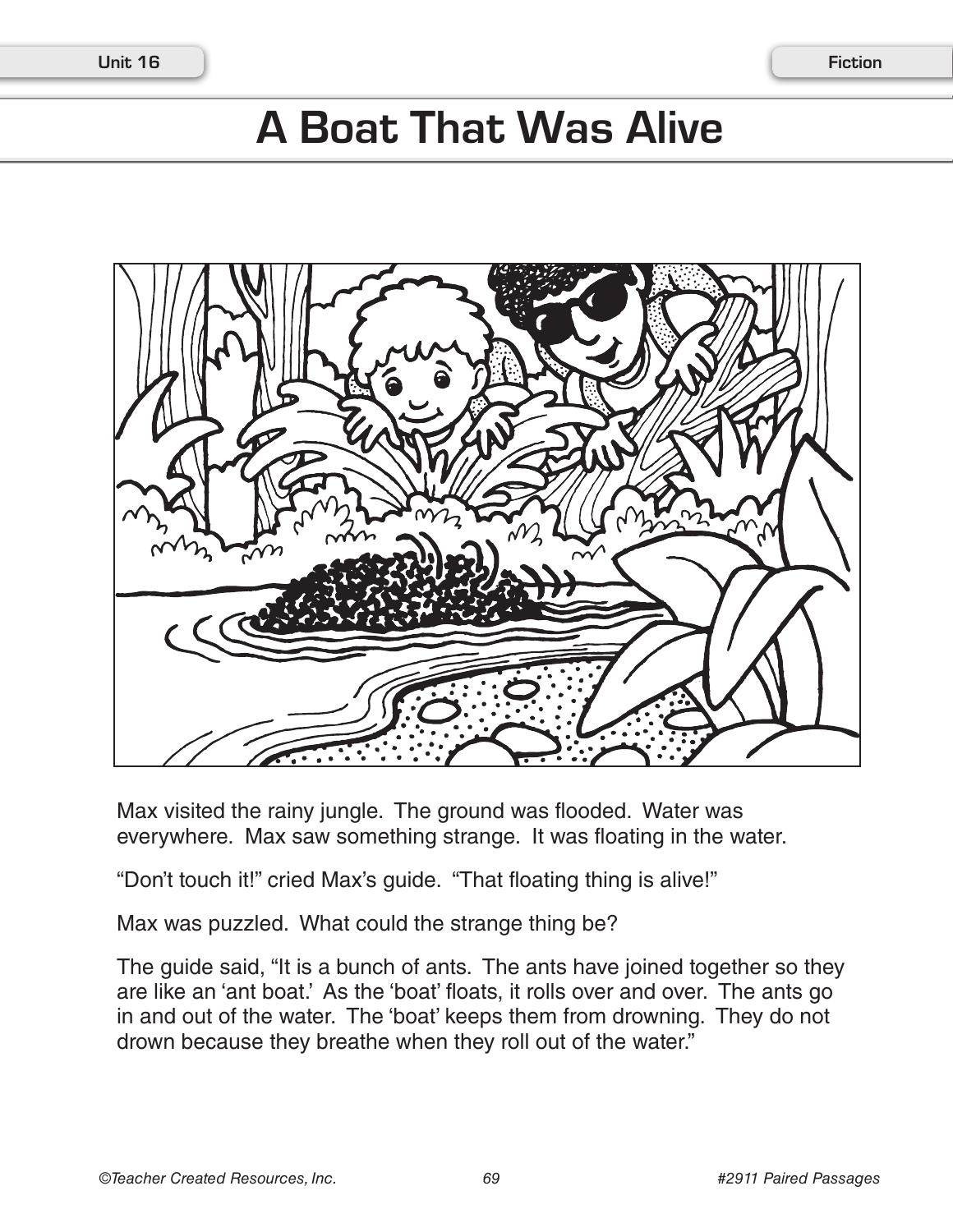## **Show What You Know**

*Answer the questions on "A Bridge That Is Alive" and "The Boat That Was Alive." You may look back at what you have read if you need to.*